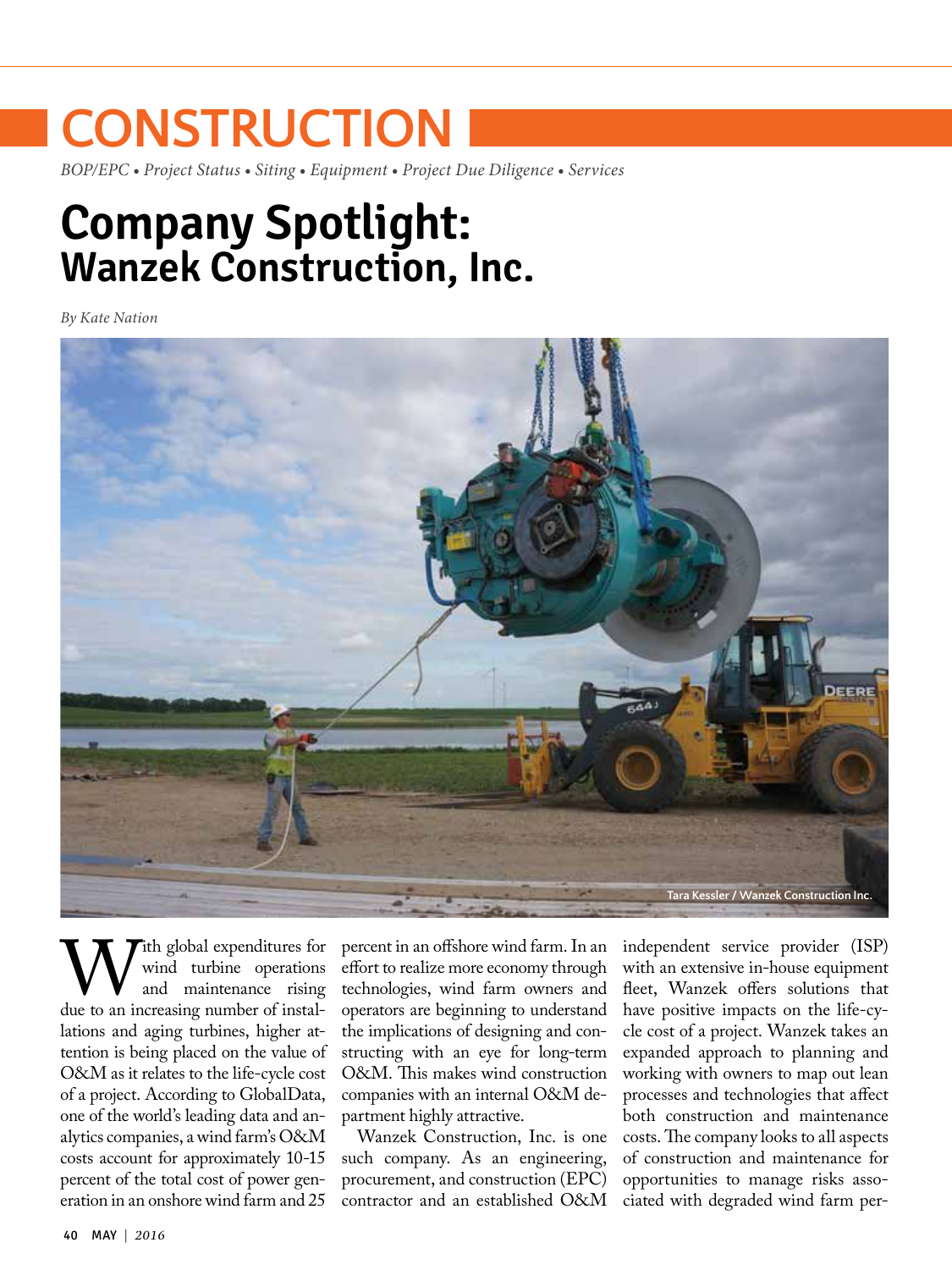formance to optimize projects in the longterm.

#### **PLANNING AND LEAN PROCESSES**

As an ISP, Wanzek is in the position to serve both owners and original equipment manufacturers (OEMs). Most OEMs aren't equipped to perform all maintenance services inhouse. This means that despite the trend toward longer turbine warranties and supplier agreements, companies like Wanzek have a wide-range of opportunities.

Jake Nikle, O&M Services Division manager at Wanzek, said that he welcomes the move toward longer supplier agreements.

"Extended warranties support an owner's long-term objective," Nikle said. "The wind power industry is still developing in many ways. Working with OEMs on their maintenance needs gives us insight into new technology as well as what's in store for the future. Our teams are interested in investing in a site for the life of a project. To us, that means looking at the big picture. Through our lean and quality processes, we focus on the long-term health of a project before construction even begins and continue to look for ways to optimize productivity long after the last turbine has been erected."

In 2014, Wanzek hired lean Six Sigma Master Black Belt Karen Tucker to lead their Quality and Development Group. Over 130 team members have been trained in methods of lean continuous improvement and are applying those methods to all construction and business processes within the company. Team members can earn a yellow belt in continuous improvement through Wanzek's Operational Excellence initiative. According to Tucker, this is what sets Wanzek apart in the wind industry.

"Anyone can come in with construction services, but Wanzek also offers lean continuous improvement to assist customers by optimizing the process from beginning to end," Tucker said. "We can eliminate waste within the process and develop plans to proactively reduce risk and improve the outcome of the process. The modern construction toolbox doesn't only contain wrenches and hammers, but also software tools like Value Stream Mapping and Failure Modes Effects Analysis."

According to Nikle, the lean approach is applied to every project Wanzek takes on.

"If we are able to take two days at the beginning of a project and outline a way to get a 10-hour process down to nine hours, the efficiency that is created over the course of the project is huge," Nikle said.

#### **CONSULTING SERVICES**

The company also offers consultations at the onset of both construction and maintenance projects. Wanzek recently used the failure modes effects analysis (FMEA) tool to proactively identify problems that could occur during the grout installation process of wind turbine construction. FMEA is a problem-prevention tool used to anticipate what might go wrong with a product or process and to create plans to mitigate the risk of failure. During the FMEA conducted on a wind turbine generator project, Wanzek identified possible grout installation failure modes and proactively took steps to mitigate the risk. Through this process, the highest ranking risks are addressed first with countermeasures to offset and prevent failure mode from occurring.

"We're doing exciting things at Wanzek with the principles of lean continuous improvement," Tucker said. "We are addressing risks proactively and preventatively rather than relying on inspection and correcting defects at the end of the process."

Two other areas of construction where close attention to detail is key are the electrical and civil sides of the job because, according to Nikle, cutting expenditures and saving money at the onset of a project can become costly later.

"Construction solutions such as installing an increased number of circuit breakers and switches can allow the majority of a project to continue generating while maintenance is being performed on part of a site," Nikle said. "An owner is much better off maintaining 80 percent of operation during maintenance rather than having a full outage."

Civil work can also minimize future costs. Taking time to plan roadway layouts can make a large impact on maintenance budgets.

"We offer a focus on civil design that minimizes impact to environmentally sensitive areas," Nikle said. "We often encounter challenging terrain, such as a curve or bend that directs water flow and can prevent wash-outs or fissures that lead to ongoing maintenance. For a hilly site, this can make a huge impact. Thoughtful placement of catch basins and drainage channels can also save money in the long run."

#### **SYSTEMATICALLY IMPROVING O&M**

Wanzek also successfully applied lean processes to O&M projects to identify waste in the maintenance process and took action to reduce required man-hours. These events also serve as a forum for the exchange of ideas and best practices across multiple client-operated sites. Applied at the onset of a job, this approach can result in improved turbine performance, reduced time resources, substantial procedural improvements, and improved daily output. Wanzek put this into practice last year during a maintenance-specific lean event for a client where preparation included a review of the processes and procedures that were in place. Through the use of value stream mapping,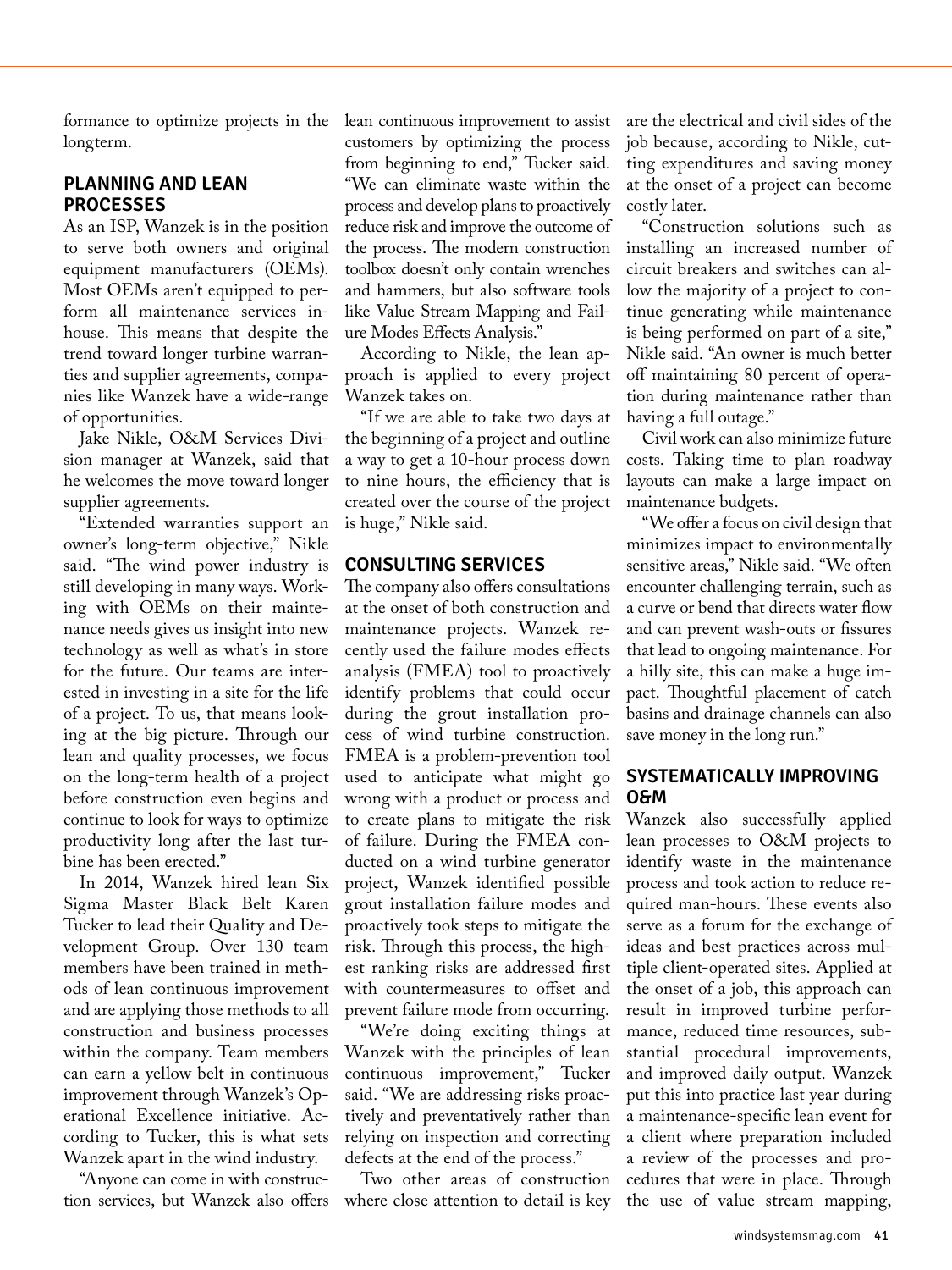

Wanzek found that procedures overlapped and that task performance required technicians to move throughout the turbine without regard for the amount of time spent on a task. This led to a focus on the reorganization of crews and responsibilities. With Wanzek's direction, the client developed a maintenance program made up of four crews performing tasks directly related to the area in which they work. Wanzek followed-up with modifications to ensure standardization of the improvements. The result was a reduction of over 50 percent in man-hours per turbine.

"We're making processes as efficient as they can be, improving quality, and redefining what excellence is all about," Tucker said.

#### **EMPOWERING TEAMS**

With the recent surge in wind projects across the country, Wanzek has

## women<sub>f</sub> wind<br>of ENERGY



**TO OUR MEMBERS, VOLUNTEERS AND CORPORATE SPONSORS**

### **THANK YOU!**

**Our 2015 successes were made possible by you!**



**WoWE 2015 Rudd Mayer Fellows** *(Back L-R) Rachel Weber, Kathryn Perlman, Malika Grayson, Heather Sauder, Elena Nansen (Front) Rachael Fabiny*



**WoWE Lunch and Q&A with Andrea Jung** *Just before WINDPOWER 2015 WoWE partnered with GE to host a special lunch with Andrea Jung, CEO of Grameen America, former CEO of Avon, and member of the GE Board of Directors*

**Your company can be part of this great effort! Email [giving@womenofwindenergy.org fo](mailto:giving@womenofwindenergy.org?subject=Referred by Wind Systems)r more information.**